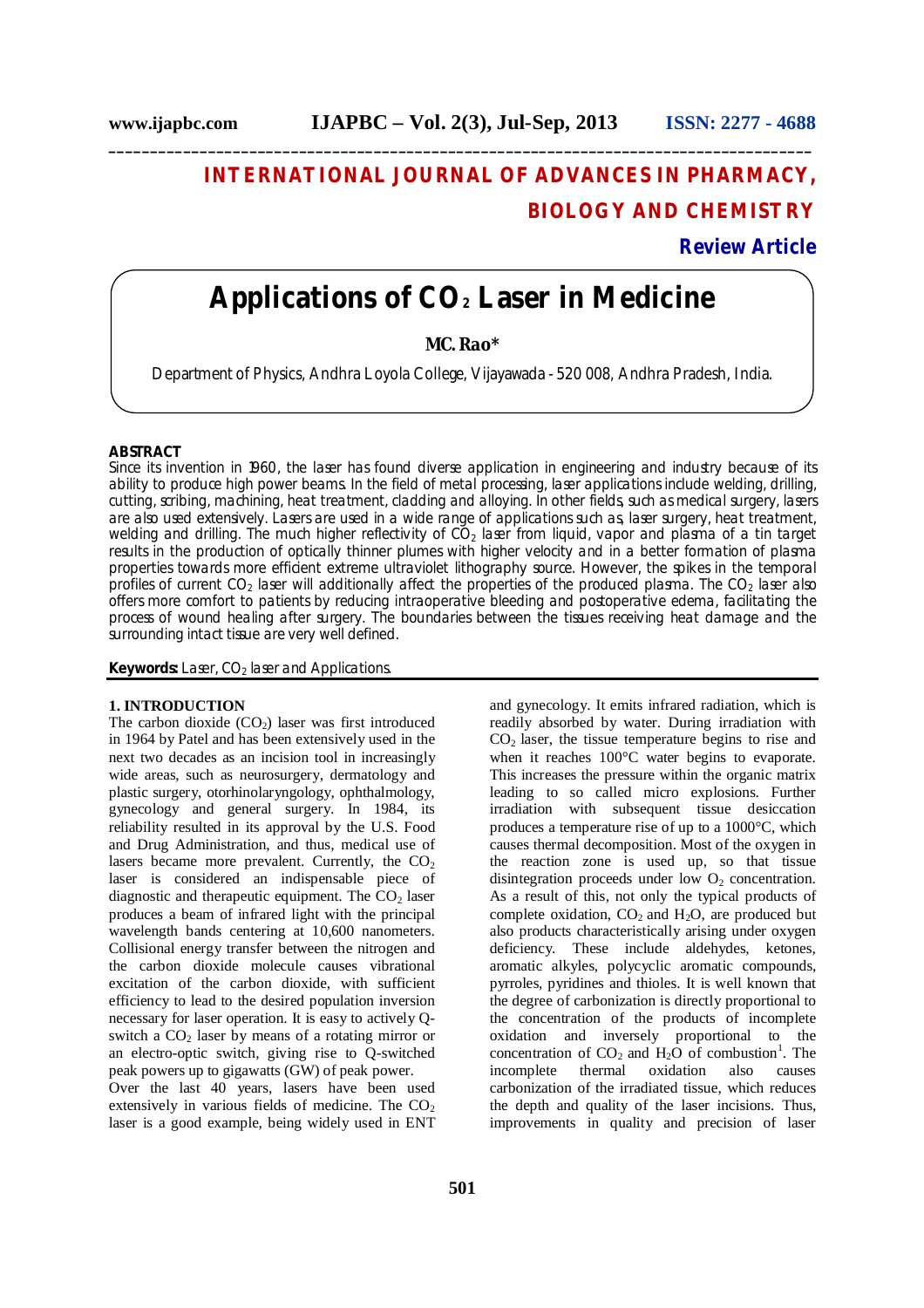incisions can be achieved by optimizing the oxidation process.

#### **2. APPLICATIONS**

Because of the high power levels available,  $CO<sub>2</sub>$  lasers are frequently used in industrial applications for cutting and welding, while lower power level lasers are used for engraving. They are also very useful in surgical procedures because water absorbs this frequency of light very well. Some examples of medical uses are laser surgery, skin resurfacing and dermabrasion. Researchers in Israel are experimenting with using  $CO<sub>2</sub>$  lasers to weld human tissue, as an alternative to traditional sutures. The common plastic absorbs IR light in  $2.8-25 \mu m$ wavelength bands, so  $CO<sub>2</sub>$  lasers have been used in recent vears for fabricating micro fluidic recent years for fabricating micro fluidic devices from it with channel widths of a few hundred micrometers. Because the atmosphere is quite transparent to infrared light,  $CO<sub>2</sub>$  lasers are also used for military range finding using LIDAR techniques. The  $CO<sub>2</sub>$  laser is an integral instrument in all aspects of otolaryngology. The numerous types of uses vary from endoscopic resection of malignant laryngeal tumors to the precision of laser stapedotomy as well as to cosmetic skin treatment, but its most effective use is in laryngology and bronchoesophagology<sup>2</sup>. Sheet-metal cutting is the single largest in terms of sales, global industrial laser application.  $CO<sub>2</sub>$  lasers dominate this application due to their good-quality beam combined to high output power. It is estimated that more than 40,000 cutting machines using  $CO<sub>2</sub>$ lasers have been installed worldwide.

 $CO<sub>2</sub>$  laser mostly interacts with a polymer, photothermally. When a  $CO<sub>2</sub>$  laser is irradiated on a polymer surface, it is strongly absorbed and raises the temperature of the polymer. The polymer is then melted, decomposed and leaving a void in a work piece. Different kinds of polymers can be used for micro fluidic applications by taking a choice care that the fluids in the device do not interact chemically with the device. However just some of the polymers can be machined with  $CO<sub>2</sub>$  laser. Most of the polymers leave contamination and soot when exposed to  $CO<sub>2</sub>$  laser irradiation. For example, polycarbonate (PC) leaves a brownish residue after exposing to the  $CO<sub>2</sub>$  laser. Among different kind of polymers, poly methyl methacrylate (PMMA) is the most suitable polymer for  $CO<sub>2</sub>$  laser machining. When PMMA heats up by the  $CO<sub>2</sub>$  laser, after passing the glass temperature, the material turns into a rubbery material and by increasing the temperature; the chains are broken by depropagation process and decompose with a non-charring process to its MMA monomer which is volatile<sup>3</sup>.

Because of its affinity for water-based tissues, the  $CO<sub>2</sub>$  laser has become a favorite instrument of oral surgeons for treatment of pathologic conditions of the oral mucosa. The  $CO<sub>2</sub>$  laser has been recommended to treat benign oral lesions, such as fibromas, papillomas, hemangiomas, gingival hyperplasias with different causes, aphthous ulcers, mucosal frenula or tongue ties, as well as premalignant lesions such as oral leukoplakias. Some reports on the use of the  $CO<sub>2</sub>$ laser also support the possibility of treating malignant oral diseases in early stages with excisional biopsies. A study demonstrated dissemination of cancer cells into the blood circulation upon incisional biopsies with the scalpel, resulting in an increased risk of metastasis. Here the  $CO<sub>2</sub>$  laser, with its sealing effect on vessels smaller than 500 μm in diameter, could be an advantage and therefore even prevent occult micro metastasis. More recent reports have also mentioned the diode laser with wavelengths ranging from 810 to 980 nm in a continuous or pulsed mode as a possible instrument for soft tissue surgery in the oral cavity. Based on the photo thermal effect of the  $CO<sub>2</sub>$  and diode lasers, lesions of the oral mucosa are removed with an excision technique or vaporization procedures<sup>4</sup>. The major advantages mentioned in the literature for the use of  $CO<sub>2</sub>$  and diode lasers are minimal postoperative swelling and scarring, improved wound healing and decreased postoperative pain. Additionally, both lasers are reported to have some advantages over a scalpel in soft tissue surgery. Unlike the scalpel, the laser instantly disinfects the surgical wound and due to its hemostatic effect affords largely bloodless surgery, allowing a noncontact type of operative procedure and therefore no mechanical trauma to the tissue.

Use of  $CO<sub>2</sub>$  laser resurfacing is a powerful tool for the treatment of several skin conditions, such as fine and coarse wrinkles, scars of various origins, uneven pigmentation and dilated pores. Some major drawbacks have progressively limited its use: the need for effective anesthesia, the downtime associated with treatment, the risk of hyper pigmentation and scarring, the need for intensive postoperative care, the long-lasting erythema and the need to avoid sun exposure for extended periods of time. It was developed to overcome the aforementioned drawbacks in the treatment of photo damaged skin. Fractional laser resurfacing with the mid-infrared lasers uses an invisible laser beam, which is strongly absorbed by water in order to reverse the effects of skin aging and scarring. Near infrared wavelengths cause significant pain and require some form of anesthesia. They are also timeconsuming and costly. Another disadvantage is that most of these devices are only capable of performing one kind of treatment. The use of ablative lasers in a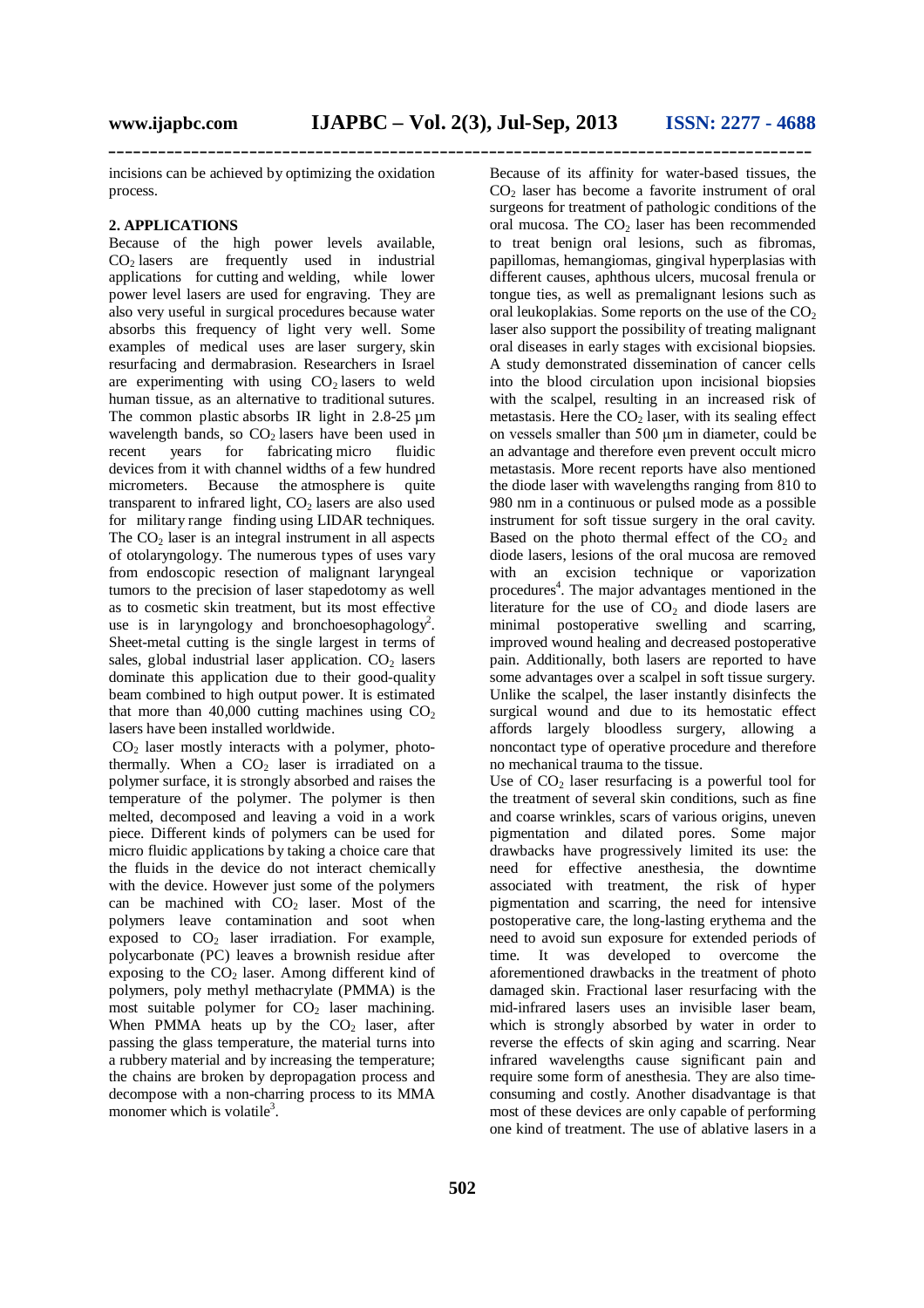fractional mode was introduced in 2006. The lesser depth of immediate tissue necrosis, in comparison with the mid-infrared wavelengths, together with the possibility of further heat deposition in the dermis, significantly reduces the pain caused by the procedure without decreasing its efficacy. A new  $CO<sub>2</sub>$ laser with less penetration was shown to be more tolerable, but the 1.3 mm spot still makes some local anesthesia and cooling necessary. The spot distribution is uniform as with the mid-infrared devices. A more recent  $CO<sub>2</sub>$  laser system with a micro spot system fractional modality has been developed with a new scanning algorithm that keeps the longest possible interval between two adjacent spots, in order to minimize the heat accumulation around the treated areas. This is supposed to significantly reduce the pain during the procedure<sup>5</sup>.

Since the  $CO<sub>2</sub>$  laser was introduced in 1964, the available beam power has increased from a few mill watts to values above 100 kW continuous-wave. In the field of industrial applications, however, only powers up to approximately 20 kW are being used although industrial lasers of more than twice this power are in principle available. When considering the distribution of lasers with respect to output power and field of application, it can be concluded that most of the lasers are used for cutting at beam powers of up to about 2.5 kW. The number of applications of beam powers up to approximately 6 kW, e.g., in welding or surface treatment, is significantly lower; however, it is increasing steadily. Applications up to 12 kW can only be found for a very small number of examples such as in heavy-section welding. Finally, industrial lasers with powers above 12 kW are presently mostly used for research and development means, where almost no industrial users can be found. Due to this situation it must be looked for the reasons for the existing gap between the availability of very high power lasers and the acceptance by industrial users. Surely, the main reason for this discrepancy is the high expenses connected with laser applications, which are composed of investment, operating and maintenance costs. As the most important criterion for applying lasers is the economical aspect, it must be tried to reduce the cost of the laser source as far as possible, however, without losing the advantages of the laser radiation for materials processing. Studies of the cost of beam energy have shown that  $CO<sub>2</sub>$  lasers are by far the cheapest beam sources, followed by Nd: YAG lasers at twice the cost and chemical oxygen iodine lasers  $(COILs)$  at four times the  $cost^6$ . Also, from the technical point of view, the  $CO<sub>2</sub>$  laser is the best candidate for a 100-kW source, since no principal limitations for scaling  $CO<sub>2</sub>$  lasers up to very high beam powers are obvious at present. As a

consequence, the most important problem which must be considered is not the implementation of the beam power itself, but the identification of a concept which can be realized at reasonable costs.

Compact transversely excited atmospheric (TEA)  $CO<sub>2</sub>$  lasers find numerous scientific and technical applications. These include pulsed laser deposition (PLD), photo-chemistry, optical pumping of molecular lasers etc. These lasers can produce high energy and high average output power with high efficiency. Furthermore, these can be operated at high repetition rates. A fast high voltage and high current switch is required to initiate a volumetric discharge for pumping TEA gas lasers. Conventional exciters employ thyratrons or sparkgaps as discharge switches. However, the aforesaid thyratrons which are expensive have lifetime problems. At the same time, the sparkgaps that often require maintenance have limitations at high repetition rates. The use of all solid-state exciter (ASSE) offers several advantages over conventional excitation circuits<sup>7</sup>. ASSE employs solid-state switches which are combinations of high power semiconductor switches and magnetic switches. These are less expensive and more reliable, and are able to operate at high repetition rates. These do not have lifetime limitations also. Moreover, there is no warming-up time as in the case of thyratron $8$ .

Surgical lasers form a mainstay of treatment in many disciplines, including ophthalmology, dermatology, dentistry, plastic surgery, otolaryngology and head and neck surgery. In contrast, lasers tend to be used infrequently in most neurosurgical operating rooms, despite early optimism regarding the application of this technology shortly after its development. Unfortunately, cumbersome ergonomics of the  $CO<sub>2</sub>$ laser have limited its widespread use. Its long wavelength prevents its transmission using standard fiber optic cables, and bulky articulating arms with mirrors are required to transmit sufficient energy to the surgical site in direct line of sight, restricting freedom of movement. Moreover, resecting a tumor requires constant refocusing of the  $CO<sub>2</sub>$  beam if it is coupled to a microscope. Without fiber optic delivery, use of a  $CO<sub>2</sub>$  laser through an endoscope is impossible. These shortcomings have kept most neurosurgeons from adopting the  $CO<sub>2</sub>$  laser as a regular surgical tool, despite its many potential benefits. Dielectric mirrors are able to efficiently reflect light through a narrow range of incident angles with low absorption losses. The existence of an omnidirectional reflection band allows a dielectric surface to reflect light of any incident angle, known as omnidirectional reflectance. A hollow optical fiber has been created that is lined with an interior omnidirectional dielectric mirror that has a photonic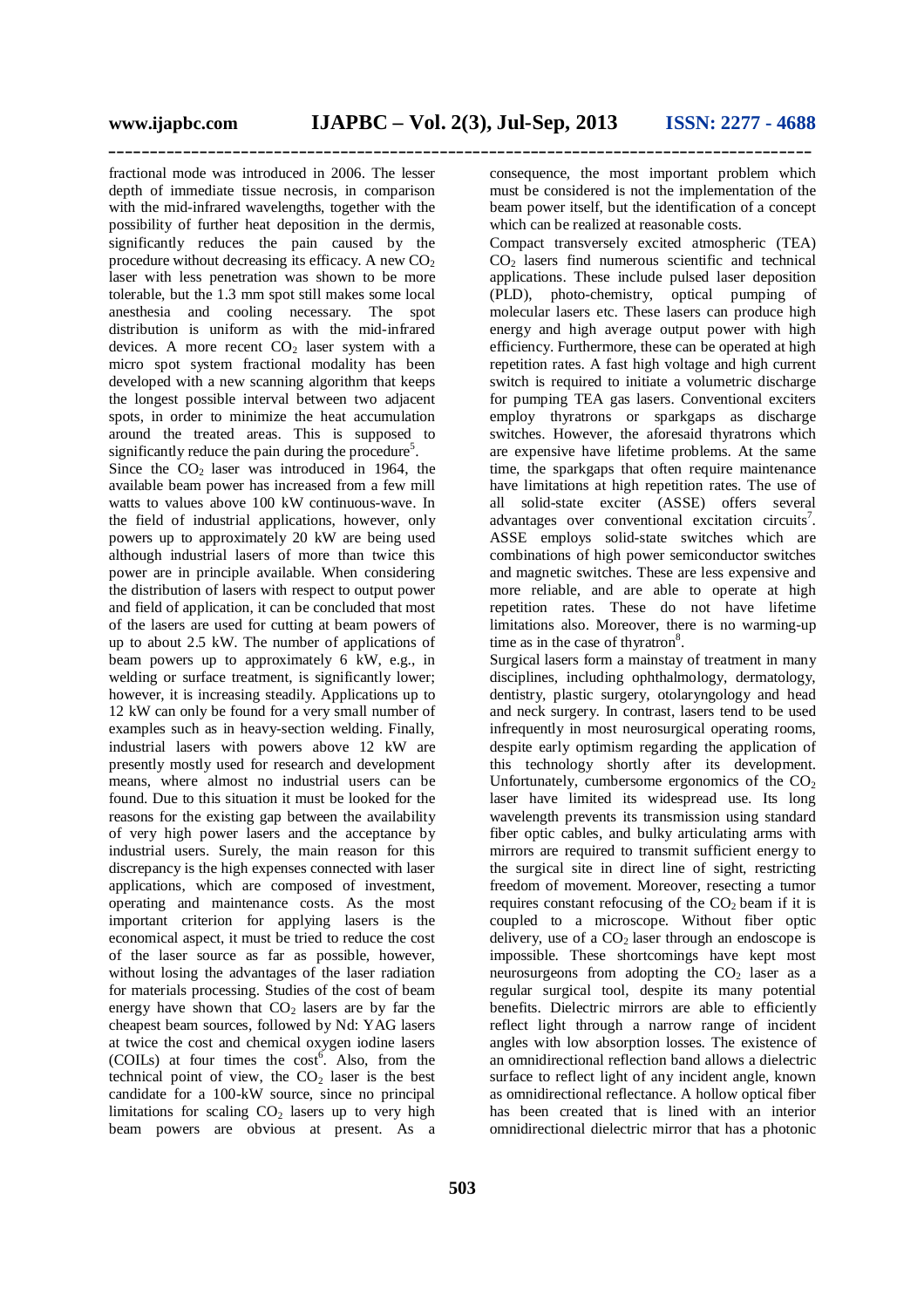band gap for the transmission of  $CO<sub>2</sub>$  laser light with low absorptive losses<sup>9</sup>. This PBF assembly allows for the flexible delivery of  $CO<sub>2</sub>$  laser energy in a range of power settings similar to those used for surgical applications with rigid delivery systems, but with the advantage of using a laser delivery apparatus that is on a small scale and does not use a large, inconvenient assembly.

Several different methods of implant decontamination have been proposed. Neither subgingival irrigation with local disinfectants nor local antibiotic therapy with tetracycline fibers provided conclusive therapeutic effects. Systemic administration of antibiotics has also been used in the treatment of peri-implantitis; however, the success was limited due to resistant strains of bacteria and ineffective drug dosages. Citric acid application with sandblasting, sandblasting alone or chlorhexidine irrigation has also been recommended. However, implant decontamination using sandblasting units has been associated with risks such as emphysema. In contrast, encouraging results in dogs have been reported using the  $CO<sub>2</sub>$  laser for decontamination to improve reosseointegration. Findings of this animal study suggested that the laser may be an effective therapeutic modality in the treatment of periimplantitis<sup>10</sup>.

The use of laser cutting has become widespread in non-metallic materials such as polymers, composites or ceramics. There are, however few data regarding high strength steel cutting. It is difficult to predict the quality of the cut, due to the coupling of thermal effect of the laser and the oxidation of the material by the oxygen used as assisting gas. The exothermal reactions of iron and other alloy elements are complex and AHSS steels have a high content of alloy elements, which can lead to differences with regard to the cutting of common steels. Laser cutting is a process in which the material is heated to its melting or vaporization temperature. Heating is achieved by concentrating the energy in a very small spot. This allows the cutting of almost all types of materials with thickness of up to 20 mm in the case of steel sheets without the need for very high levels of energy. There are different laser generators depending on the type of the laser-active material they use. Each type of laser creates a laser beam at a given wavelength. The  $CO<sub>2</sub>$  generators are the most used for steel cutting with a wavelength 10.6 mm, whilst the Nd: YAG lasers generate a beam with a wavelength of 1.06 mm. In general, the Nd: YAG lasers wavelength is better absorbed by most of materials. Steel, however, has acceptable absorption levels for the beam generated by  $CO<sub>2</sub>$ . This added to the fact that these  $CO<sub>2</sub>$  generators are more powerful

and cheaper, explains why their use in industry is much more widespread $^{11}$ .

Zinc Sulphide is an important II-VI group semiconductor with a large direct energy gap of 3.50- 3.70 eV in the UV range, direct energy gap  $Eg = 3.68$ eV for bulk  $ZnS^{12}$ . It is used as a key material for light emitting diodes and other optoelectronic devices such as electroluminescent displays, Cathodoluminescent displays and multilayer dielectric filters. ZnS is highly suitable as a window layer in heterojunction photovoltaic solar cells; because the wide band decreases the window absorption loses and improves the short circuit current of the cell. In the area of optics, ZnS can be used as a reflector, because of its high refractive index (2.35) and a dielectric filter because of its high transmittance, in the visible range. Among molecular lasers, the  $CO<sub>2</sub>$  laser is of greatest practical importance. The high level of efficiency with laser in which laser radiation can be generated in CW and pulse operation is its most fascinating feature. In atom and ion lasers, laser radiation is the result of the electron transitions close to the limit for single or double ionization. The infrared radiation of the  $CO<sub>2</sub>$ laser on the other hands is the result of the energy exchange between rotational vibrational levels within the electron ground  $level<sup>13</sup>$ .

As laser welding of plastics becomes more widely used it becomes correspondingly important to know what is happening or what should be happening in the weld. Laser welding of thermoplastic offers distinct advantages and performance capabilities such us speed, localized heat and fine spot size over the traditional plastics welding methods. Laser welding is popular in industrial applications that require rapid processes, good aesthetics and fine weld lines. To transmit the laser beam to the weld region, the top polymer layer needs to be transparent or translucent to the wavelength of the laser beam used. Heating the interface is further localized by designing the lower layer material to be laser absorbing. The fine laser beam size localizes the heat at the weld interface without altering the material surfaces or damaging the adjacent materials. These unique characteristics make laser welding especially suitable for medical, automotive and electronic applications. Laser welding can be applied to a wide range of thermoplastic polymers. It is also possible to weld materials with different melting temperatures, when there is molecular compatibility between two polymers. The welding of thermoplastics using  $CO<sub>2</sub>$ laser achieved, two different types of thermoplastic materials used which are PMMA which is the abbreviation of polymethyl methacrylate and HDPE which is the abbreviation of high density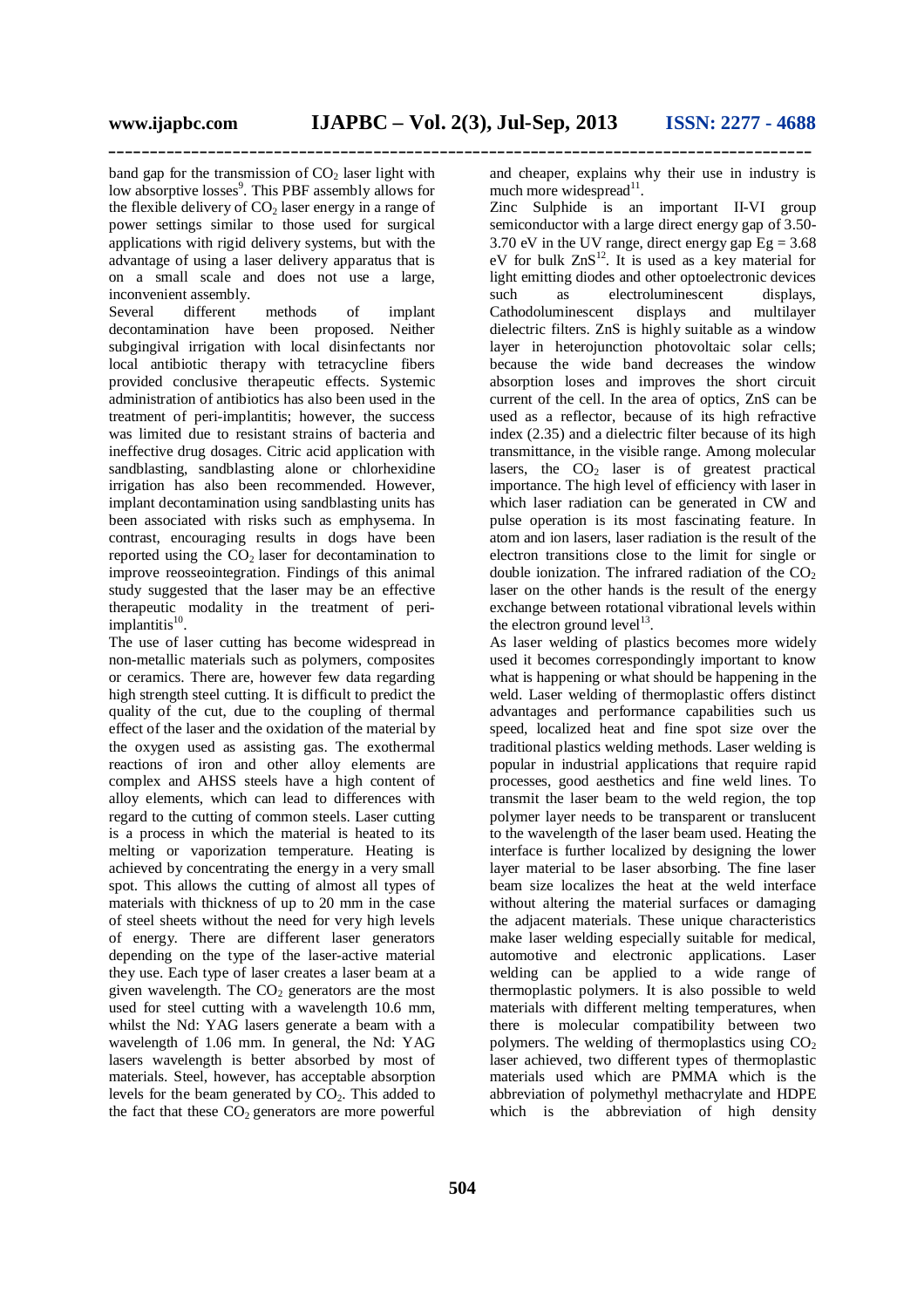polyethylene $^{14}$ . . Fig.1 shows the schematic representation of laser welding process.



**Fig. 1: Schematic representation of laser welding process**

For the dielectric coated metallic hollow optical fiber, silver is normally used as the metallic layer, because silver has a high reflection rate in the infrared wavelength region. Cyclic olefin polymer (COP) is one of the normally used dielectric materials<sup>15</sup>. COPcoated silver hollow optical fibers obtained low-loss property not only in the infrared region but also in the visible region. Simultaneous delivery for infrared and pilot laser beam is possible by using this kind of hollow fiber. In medical laser treatment through hollow optical fiber,  $CO<sub>2</sub>$  laser irradiated the diseased tissue with the distal end of the fiber contacting the target. Therefore durability of the hollow fiber is important. Hollow optical fiber tip is often sterilized by an autoclave treatment for medical applications after irradiation. COP-coated hollow optical fiber has an obvious deterioration after the sterilization streatment. This can be cause by the somewhat weak adhesion between COP and silver layer<sup>16</sup>.

The nature of a polymer surface strongly influences its properties, such as water absorption, reflection of light or dyeing. Surface treatments for polymer modification can be classified as chemical and physical methods. Chemical treatments are frequently used but new technologies are now accessible, considered environmentally friendly processes. Laser<br>technologies can produce morphological technologies can produce morphological modifications on the surface of polymers, resulting in changes in its physical and chemical properties. Induced modifications on polymer surface by laser radiation are now a significantly well known subject, as the treatment of polyamide fibres with pulsed UVlaser and different commercial lasers are available for

surface modifications<sup>17</sup>. Adequate power levels for a specific application are very important in surface modification processes because an excessive amount of energy can be supplied, with the consequent damage of the polymer. For instance, infrared lasers like  $CO<sub>2</sub>$  are the most powerful lasers and, with no suitable power level, severe thermal damage can result. However, this shortcoming can be overcome by the use of pulsed-mode  $CO<sub>2</sub>$  lasers, easier to control than lasers operating in continuous wave mode.

#### **CONCLUSIONS**

The wavelength of laser light is extremely pure when compared to other sources of light and all of the photons that make up the laser beam have a fixed phase relationship with respect to one another. Because of its affinity for water-based tissues, the  $CO<sub>2</sub>$  laser has become a favorite instrument of oral surgeons for treatment of pathologic conditions of the oral mucosa. Over the last 40 years, lasers have been used extensively in various fields of medicine. The  $CO<sub>2</sub>$  laser is a good example, being widely used in ENT and gynecology. It emits infrared radiation, which is readily absorbed by water. During irradiation with  $CO<sub>2</sub>$  laser, the tissue temperature begins to rise and when it reaches  $100^{\circ}$ C water begins to evaporate. This increases the pressure within the organic matrix leading to so called micro explosions. Surgical lasers form a mainstay of treatment in many disciplines, including ophthalmology, dermatology, dentistry, plastic surgery, otolaryngology and head and neck surgery. In contrast, lasers tend to be used infrequently in most neurosurgical operating rooms, despite early optimism regarding the application of this technology shortly after its development. Unfortunately, cumbersome ergonomics of the  $CO<sub>2</sub>$  laser have limited its widespread use.

#### **ACKNOWLEDGEMENTS**

The Author (M. C. Rao) is thankful to UGC for providing the financial assistance through Major Research Project (Link No. F. No. 40-24/2011(SR)

#### **REFERENCES**

- 1. Todorov L, Lademann J, Weigmann HJ and Berlien HP. Laser Physics. 2003;13:120.
- 2. Kincade K and Anderson S. Laser Focus World*.* 2008:44**.**
- 3. Riahi Md. CO<sup>2</sup> Laser and Micro-Fluidics*,* Laser and Plasma Research Institute, Iran, 2005.
- 4. Van Hillegersberg R. J Eur Surg. 1997;163**:**3.